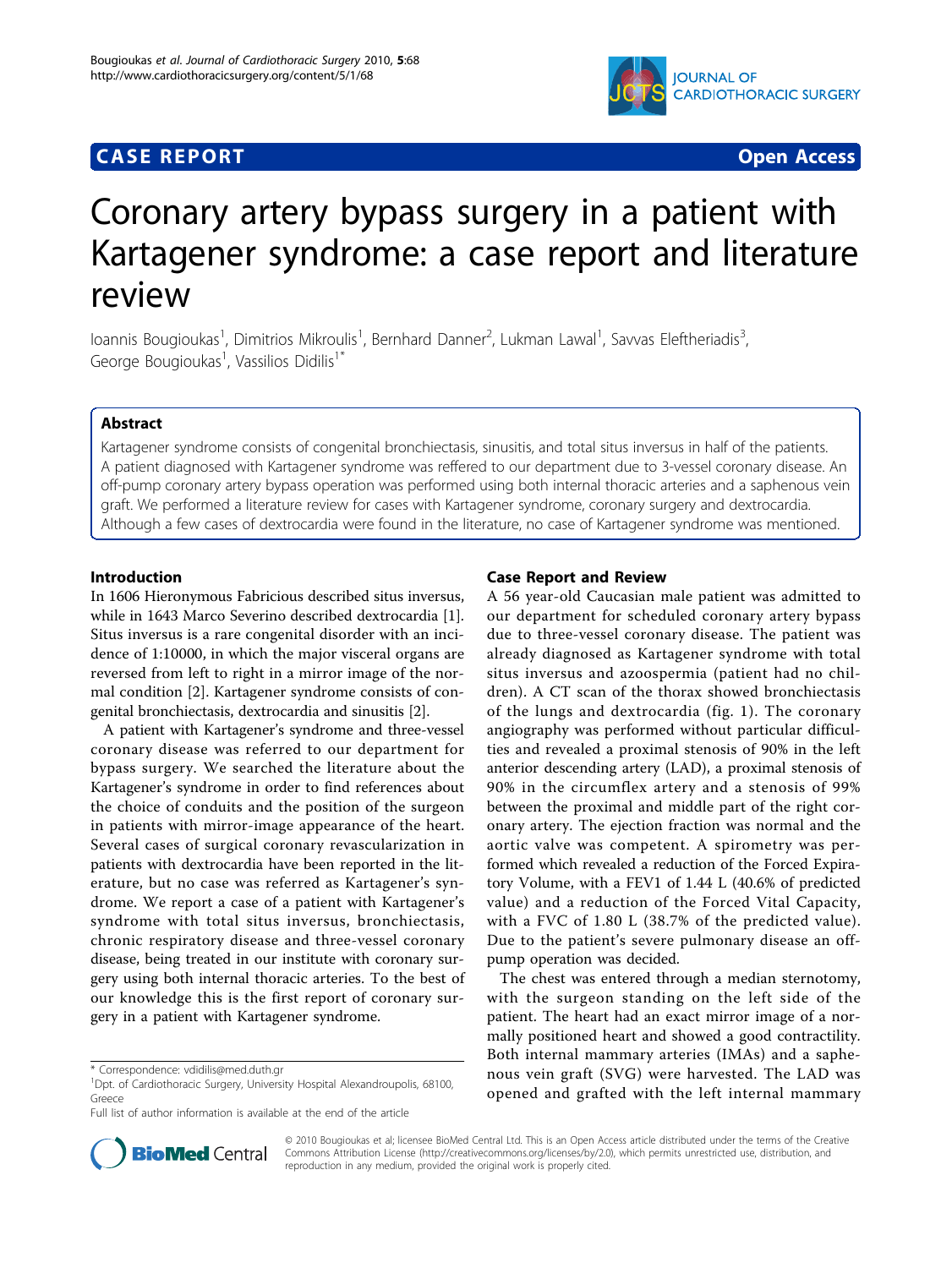<span id="page-1-0"></span>

artery (LIMA). Then the first obtuse marginal branch of the circumflex artery was grafted with right internal mammary artery (RIMA). Finally, the posterior descending artery (PDA) was grafted with the saphenous vein graft. The proximal anastomosis of the vein graft was then performed on the ascending aorta. After haemostasis, the chest was closed in routine fashion. The patient was extubated six hours later and remained in the Intensive Care Unit for three days due to his respiratory disease and increased volume of secretions. He was discharged from the hospital on the  $10<sup>th</sup>$  postoperative day.

#### **Discussion**

Kartagener's syndrome is characterized by the triad of bronchiectasis, sinusitis and situs inversus, and is also combined with abnormalities of the cilia of the respiratory epithelium. Some male patients with Katagener's syndrome also have sterility due to dyskinesia of the spermatozoa [[2](#page-2-0)].

Total situs inversus is a rare condition which does not preclude long-term survival. Patients with dextrocardia and coronary disease may present for coronary bypass surgery. The mirror-image site of the heart and the great vessels does not impose a problem for carrying out a normal coronary artery bypass grafting operation, as it can be seen in the literature.

Saad et al reviewed the literature for coronary surgery in patients with dextrocardia, dealing with the position of the surgeon [[3](#page-2-0)]. We reviewed the literature in order to ascertain the conduit choice of each surgeon,

especially concerning grafting of the left anterior descending artery (Table [1\)](#page-2-0).

Most of the authors preferred to graft the LAD with the right internal mammary artery, as the mirror-image appearance of the heart offers the convenience of using this arterial graft.

Seedio et al. reported a series of two patients [[4](#page-2-0)]. In one case they used LIMA as a free graft to graft the LAD. Tabry et al. anastomosed the free LIMA to the RIMA and then they grafted the LIMA to the first diagonal branch and the LAD [[5\]](#page-2-0). Kuwata et al. harvested both internal mammary arteries and both radial arteries, skeletonized the LIMA and managed to use it in-situ to graft the LAD [[6\]](#page-2-0). Chakravarthy et al. reported two cases [\[7](#page-2-0)]. In the first case, they used LIMA in-situ to graft the LAD, whereas in the second case they used the RIMA. Yamashiro et al. used both IMAs and the radial artery, which was anastomosed to the LIMA and then to the second obtuse marginal branch (OM2) and PDA in a sequential manner [\[8](#page-2-0)]. RIMA was anastomosed to the LAD and LIMA grafted the OM1 branch. In older reports (Grey and Cooley, Irvin, Yamaguchi, Astudillo, Nomoto) saphenous vein grafts were exclusively used [\[9](#page-3-0)-[13](#page-3-0)].

In our case the use of the left internal mammary artery to graft the left anterior descending artery was feasible, as the stenosis of the vessel was proximal and the length of the arterial conduit imposed no technical difficulty. We preferred the use of the LIMA to the LAD as the literature has strongly proven the excellent results of this anastomosis [[14\]](#page-3-0). RIMA was skeletonized and used to graft the obtuse marginal branch of the circumflex artery. Finally, performing the operation "offpump" did not constitute a problem in our case, as the patient was haemodynamically stable throughout the procedure allowing us to have access to all coronary vessels, without the need of conversion to "on-pump" operation, as occurred in the case of Bonde and Campalani [[15\]](#page-3-0). The use of cardiopulmonary bypass was omitted in our patient because of his poor respiratory function.

#### Conclusion

Situs inversus with mirror-image of the heart is a rare condition, which eventually every cardiac surgeon might have to deal with. The position of the surgeon depends mainly on the surgeon's choice. The use of the RIMA seems to be the easier way to graft the LAD, but when the lesion of the LAD is proximal LIMA can also be used to graft the LAD. In patients with Kartagener's syndrome and severe respiratory disease, off-pump bypass grafting could be performed.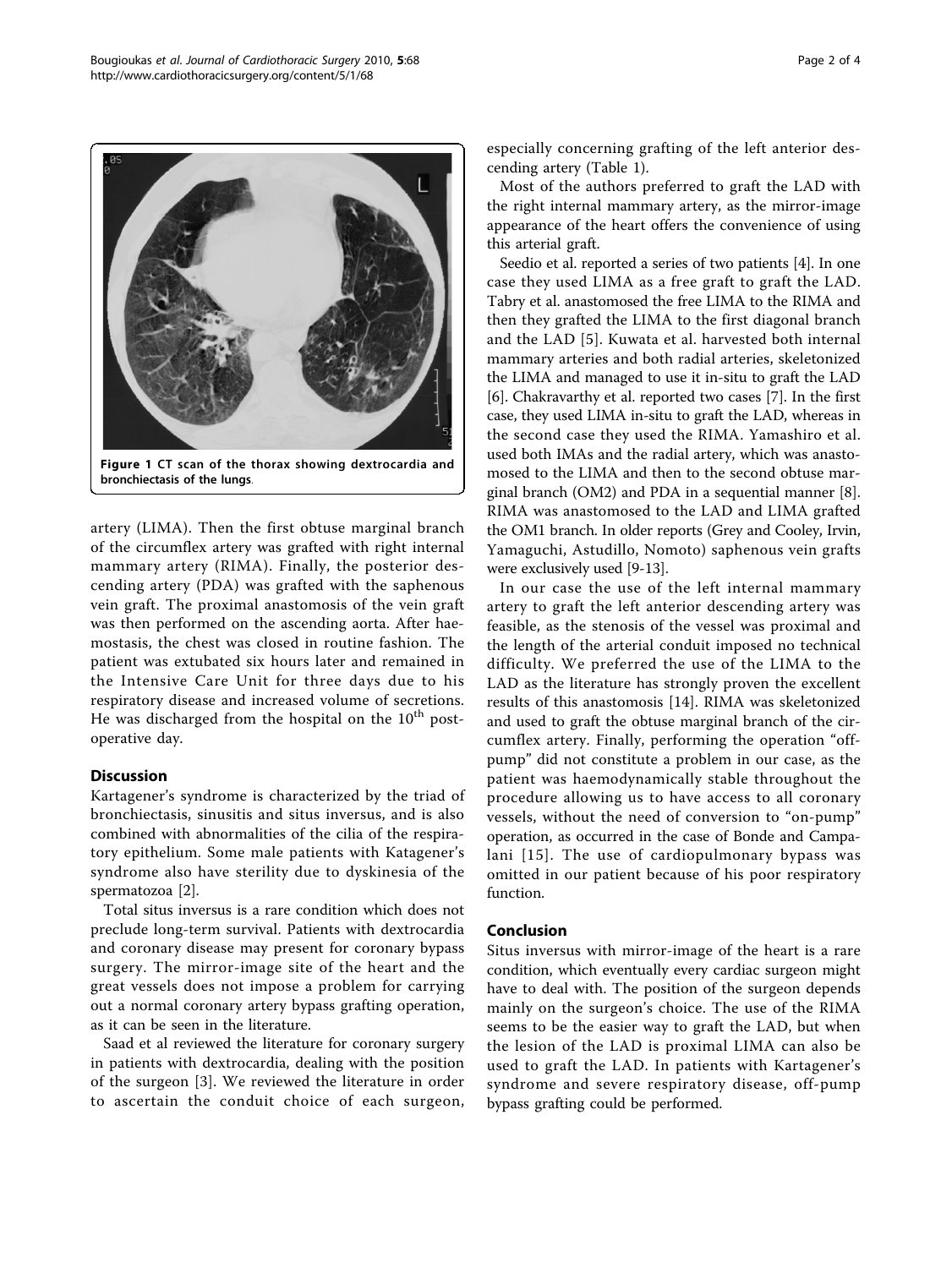| <b>Authors</b>               | Operation                           | Grafts used                  | <b>Comments</b>                                                 |
|------------------------------|-------------------------------------|------------------------------|-----------------------------------------------------------------|
| Grey, Cooley (1981)[9]       | 1. CABGx5<br>2. CABGx2<br>3. CABGx2 | <b>SVGs</b>                  |                                                                 |
| Irvin (1982)[10]             | CABGx3                              | <b>SVGs</b>                  |                                                                 |
| Yamaguchi (1990)[11]         |                                     |                              |                                                                 |
| Astudillo (1993)[12]         | CABG                                | SVG                          |                                                                 |
| Nomoto (1997)[13]            | CABG                                | SVG                          | LM disease                                                      |
| Seddio (1999)[4]             | 1. CABGx1<br>2. CABGx1              | <b>RIMA</b><br>LIMA          | RIMA to LAD<br>Free LIMA to LAD                                 |
| Wong, Chong (1999)[16]       | CABGx3                              | RIMA, SVGs                   |                                                                 |
| Totaro (2001)[17]            | CABGx3                              | RIMA, SVGs                   |                                                                 |
| Tabry (2001)[5]              | CABGx4                              | RIMA, free LIMA, SVG         | RIMA to free LIMA to D1 and LAD, RIMA to OM1 to OM2, SVG to PDA |
| Naik (2002)[18]              | CABGx2                              | RIMA, SVG                    |                                                                 |
| Erdil (2002)[19]             | CABGx2                              | RIMA, SVG                    |                                                                 |
| Stamou (2003)[20]            | CABGx2                              | RIMA, SVG                    |                                                                 |
| Chui, Sarkar (2003)[21]      | CABGx2                              | RIMA, RA                     |                                                                 |
| Bonde, Campalani (2003)[15]  | CABGx2                              | RIMA, SVG                    |                                                                 |
| Bonanomi (2004)[22]          | CABGx2                              | RIMA, SVG                    |                                                                 |
| Abdullah, Mazalan (2004)[23] | CABGx3                              | <b>SVGs</b>                  |                                                                 |
| Kuwata (2004)[6]             | CABGx5                              | <b>Both IMAs</b><br>Both RAs | In situ LIMA to LAD                                             |
| Poncelet (2006)[24]          | CABGx3                              | Both IMAs<br><b>GEA</b>      |                                                                 |
| Ennker (2006)[25]            | CABGx2                              | <b>RIMA</b>                  |                                                                 |
| Karimi (2007)[26]            | 1. CABGx3<br>2. CABGx4              | RIMA, SVGs<br>RIMA, SVGs     |                                                                 |
| Pego-Fernadez (2007)[27]     | CABGx5                              | RIMA, SVGs                   |                                                                 |
| Saadi (2007)[28]             | CABGx3                              | RIMA, SVGs                   |                                                                 |
| Chakravarthy (2008)[7]       | 1. CABG<br>2. CABG                  | LIMA, RA, SVG<br>RIMA, SVG   | In situ LIMA to LAD                                             |
| Saad (2009)[3]               | CABGx3                              | RIMA, SVGs                   |                                                                 |
| Yamashiro (2009)[8]          | CABGx4                              | Both IMAs, RA                | RIMA to LAD, LIMA to OM1, LIMA to RA to OM2 to PDA              |

#### <span id="page-2-0"></span>Table 1 Literature review of coronary surgery in dextrocardia patients

#### Abbreviations

CT: Computed Tomography; FEV1: Forced Expiratory Volume in 1 second; FVC: Forced Vital Capacity; LAD: Left Anterior Descending artery; OM: Obtuse Marginal branch; PDA: Posterior Descending Artery; LIMA: Left Internal Mammary Artery; RIMA: Right Internal Mammary Artery; SVG: Saphenous Vein Graft.

#### Author details

<sup>1</sup>Dpt. of Cardiothoracic Surgery, University Hospital Alexandroupolis, 68100, Greece. <sup>2</sup>Dpt of Cardiovascular and Thoracic Surgery, University Hospital Goettingen, Germany. <sup>3</sup>Dpt. of Anesthesiology. University Hospital Alexandroupolis, 68100, Greece.

#### Authors' contributions

Author's contributions: IB was the author. LL, BD and DM contributed to literature research. VD was the surgeon and supervisor. SE was the anesthetist. GB made corrections and consultation. All authors read and approved the final manuscript.

#### Competing interests

The authors declare that they have no competing interests.

Received: 27 April 2010 Accepted: 26 August 2010 Published: 26 August 2010

#### References

- 1. Cleveland M: Situs in versus viscerum: anatomic study. Arch surg 1926, 13(343).
- 2. Leigh M, Pittman J, Carson J, Ferkol T, Dell S, Davis S, Knowles M, Zariwala M: [Clinical and genetic aspects of primary ciliary dyskinesia/](http://www.ncbi.nlm.nih.gov/pubmed/19606528?dopt=Abstract) [Kartagener syndrome.](http://www.ncbi.nlm.nih.gov/pubmed/19606528?dopt=Abstract) Genet med 2009, 11(7):473-487.
- 3. Saad R, Badr A, Goodwinm A, Dunning J: [Should you stand on the left or](http://www.ncbi.nlm.nih.gov/pubmed/19638356?dopt=Abstract) [the right of a patient with dextrocardia who needs coronary surgery?](http://www.ncbi.nlm.nih.gov/pubmed/19638356?dopt=Abstract) Interact CardioVasc Thorac Surg 2009, 9:698-702.
- 4. Seddio F, Colagrande L, Pellegrino A, De Paulis R, Bassano C, Chiariello L: [Myocardial revascularization in dextrocardia with situs inversus.](http://www.ncbi.nlm.nih.gov/pubmed/10546139?dopt=Abstract) G Ital Cardiol 1999, 29(10):1222-6.
- 5. Tabry I, Calabrese J, Zammar H, Abou-Kasem K, Akeilan H, Gharbieh N, Zinati H, Noureddine W, el-Hout A, Tayah M, Khalidy L, Yaghi M: [Case](http://www.ncbi.nlm.nih.gov/pubmed/11673147?dopt=Abstract) [report: off-pump total myocardial revascularization for dextrocardia and](http://www.ncbi.nlm.nih.gov/pubmed/11673147?dopt=Abstract) [situs inversus.](http://www.ncbi.nlm.nih.gov/pubmed/11673147?dopt=Abstract) Heart Surg Forum 2001, 4(3):251-3.
- 6. Kuwata T, Ueda T, Sakaguchi H, Nagasaka S, Taniguchi S: [Off-pump](http://www.ncbi.nlm.nih.gov/pubmed/15552972?dopt=Abstract) [quintuple coronary artery bypass grafting for situs inversus totalis.](http://www.ncbi.nlm.nih.gov/pubmed/15552972?dopt=Abstract) Jpn J Thorac Cardiovasc Surg 2004, 52(10):473-5.
- 7. Chakravarthy M, Jawali V, Nijagal D: [Off-Pump Coronary Artery Bypass](http://www.ncbi.nlm.nih.gov/pubmed/18577901?dopt=Abstract) [Surgery in Dextrocardia: A Report of Two Cases.](http://www.ncbi.nlm.nih.gov/pubmed/18577901?dopt=Abstract) Ann Thorac Cardiovasc Surg 2008, 14(3):187-191.
- 8. Yamashiro S, Iha K, Akasaki M, Toru Uezu, Ryo Ikemura, Isao Nishijima: [Emergency off-pump complete arterial revascularization in a patient](http://www.ncbi.nlm.nih.gov/pubmed/19908120?dopt=Abstract) [with dextrocardia.](http://www.ncbi.nlm.nih.gov/pubmed/19908120?dopt=Abstract) Gen Thorac Cardiovasc Surg 2009, 57:625-628.